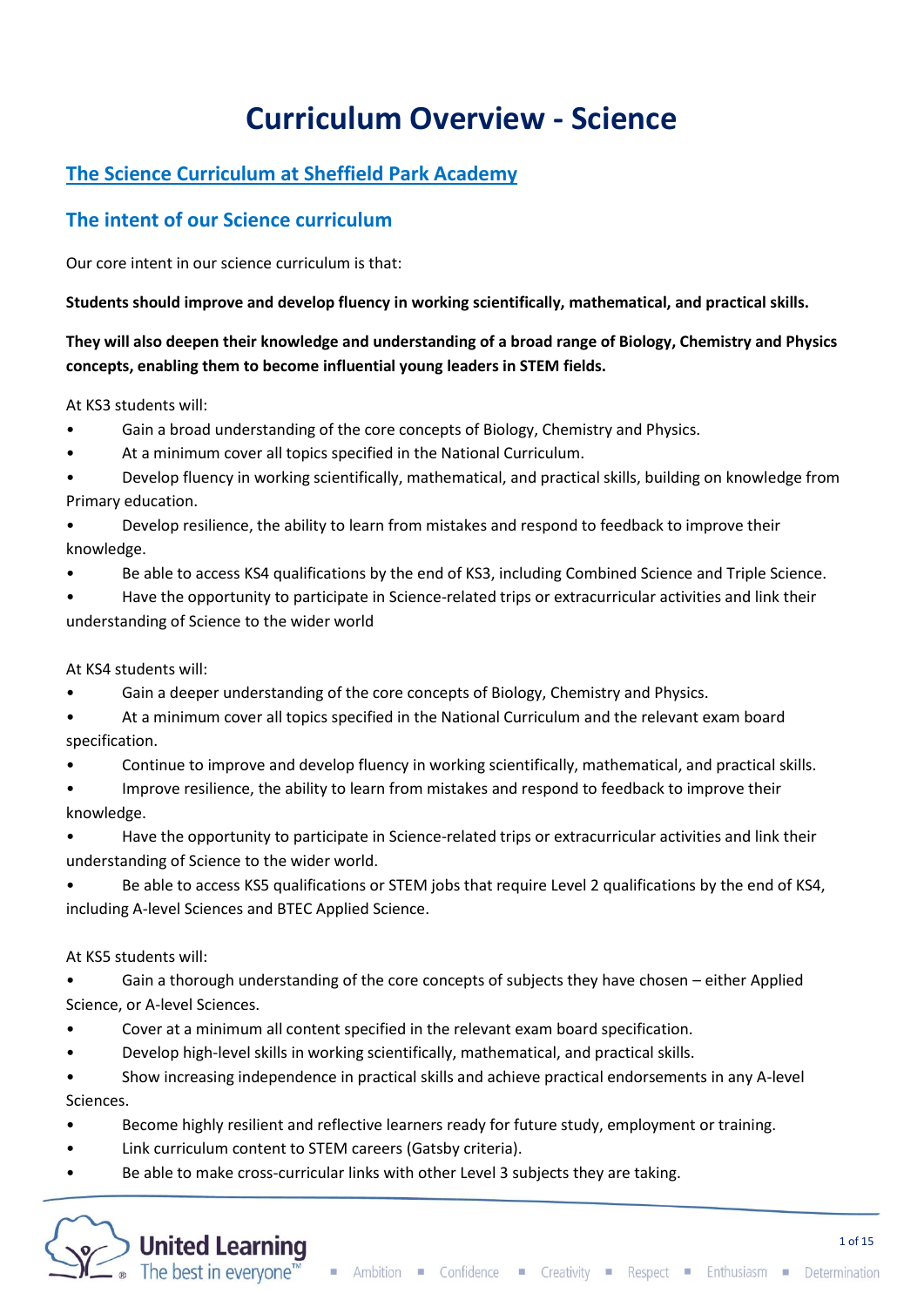• Be able to access university-level or other Level 4+ qualifications or STEM jobs that require Level 3 qualifications by the end of KS5 including degrees, foundation degrees and apprenticeships.

• Have the opportunity to participate in Science-related trips or extracurricular activities and link their understanding of Science to the wider world.

### **How we implement our science curriculum**

We broadly follow the principles outlined the in the United Learning Science curriculum, an overview of which is attached as an appendix to this document. However, the United Learning Science curriculum is adapted for our context and teaching and learning strategies.

Our teaching sequence is a:

• A hierarchical, spiral progression of knowledge that revisits key concepts with increasing complexity throughout KS3 and KS4

• Supports development of working scientifically, mathematical, and practical skills through regular lesson activities with a specific focus on these

• Supports development of scientific vocabulary over time through a gradual but consistent introduction of new terminology

- Contains practical lessons to encourage engagement and working scientifically skills
- Contains adequate time for formative assessment, feedback and revision
- Give a clear structure to out of lesson activities including homework (structured around Seneca learning) and (for exam year groups) exam question practice

Our lessons will:

• Be delivered by staff with strong subject knowledge. They will be delivered by the most appropriate subject specialist where possible. Where this is not possible, staff will be supported to ensure strong subject knowledge.

- Will follow Rosenshine's principles of instruction.
- Consistently begin with review of previous material either through:

1) An AO1 recall-focused do now activity **(memory platform)** focusing on curriculum links (interleaving), including use of the school knowledge organizer **(powerful knowledge)** to build literacy, as part of our whole school disciplinary **literacy** approach

2) A fluency test focusing on repeated iterations of the same mathematical or working scientifically skill 3) Feedback from one page-marking/whole class **feedback** 

- Have clearly defined outcomes, shared with students, and activities will be structured around these
- Be appropriately chunked to deliver knowledge in small steps

• Contain clear expositions, checking for understanding, and independent practice, using an I do, We do, You do **(guided practice)** approach

- Contain targeted questioning of students through the We Do phase
- Contain opportunities for students to self-assess their work in green pen
- At KS4 give students regular review through exam-style questions

• Use exam style command words for written questioning as part of our whole school disciplinary literacy approach

- Focus on delivering 3 key terms per lesson to introduce scientific vocabulary in a steady progression
- Contain opportunities for formative assessment through topic tests
- Contain opportunities to review this formative assessment to close gaps in knowledge

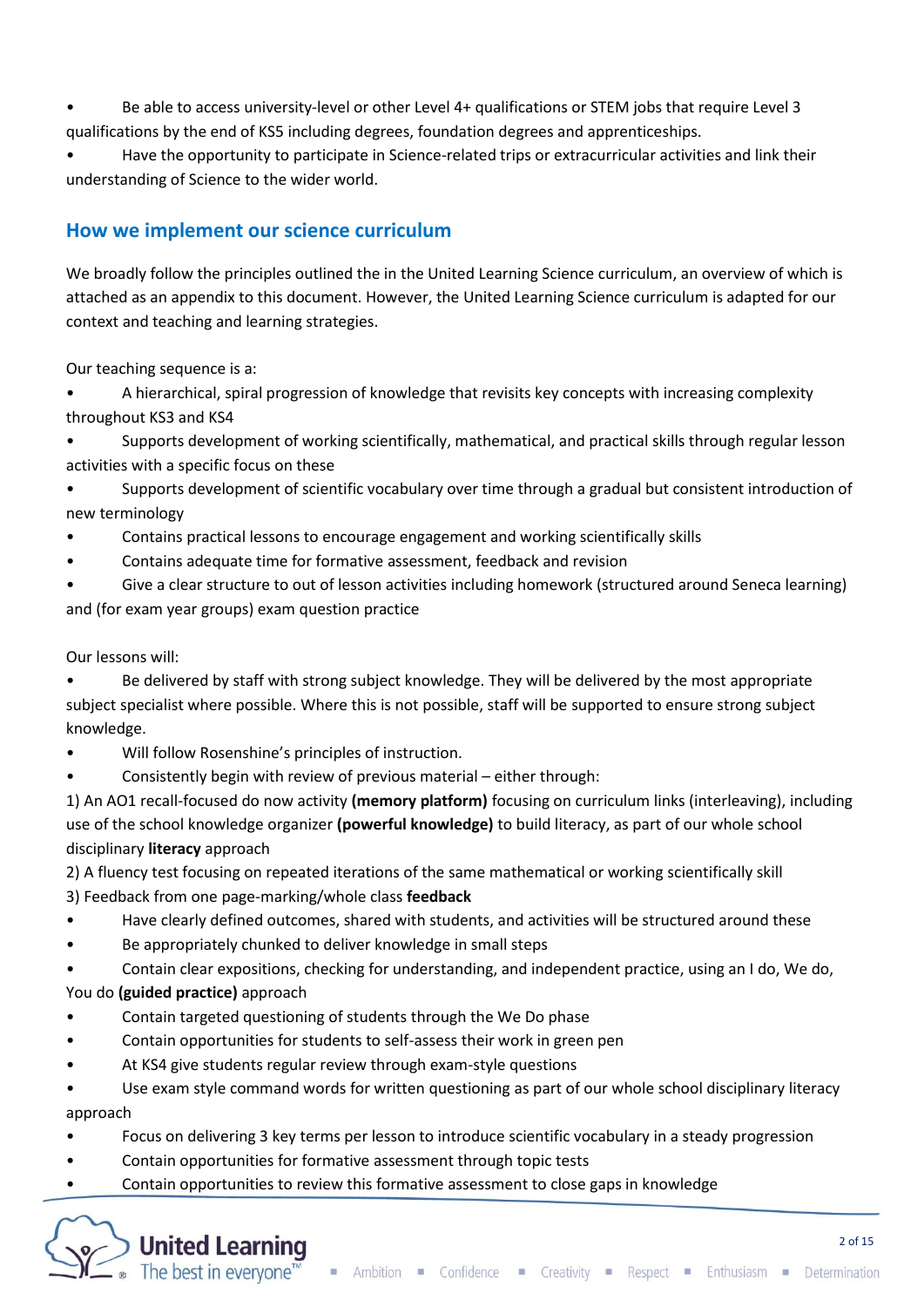- Link to a progressive scheme of online home learning, using the Seneca home learning package
- For Year 11: be supported by additional intervention for exam years including Saturday school and intervention sessions

## **Science Roadmap - the hierarchical progression of the Science Curriculum**

The progression through the Science curriculum is laid out in our Science Roadmap, which is shared with all students in their books. The relevant section of the roadmap, and the lesson outcomes that link to this, will be shared with students after the Do Now task of each lesson.

The Roadmap also outlines the core mathematical and working scientifically skills we expect students to develop fluency in throughout our curriculum.

It also illustrates how we implement the hierarchical development of knowledge outlined in the United Learning Science curriculum in our context.

Please note where split classes exist the order of topics may very – but topics from each Science discipline will always be taught in sequence to ensure strong prior knowledge.

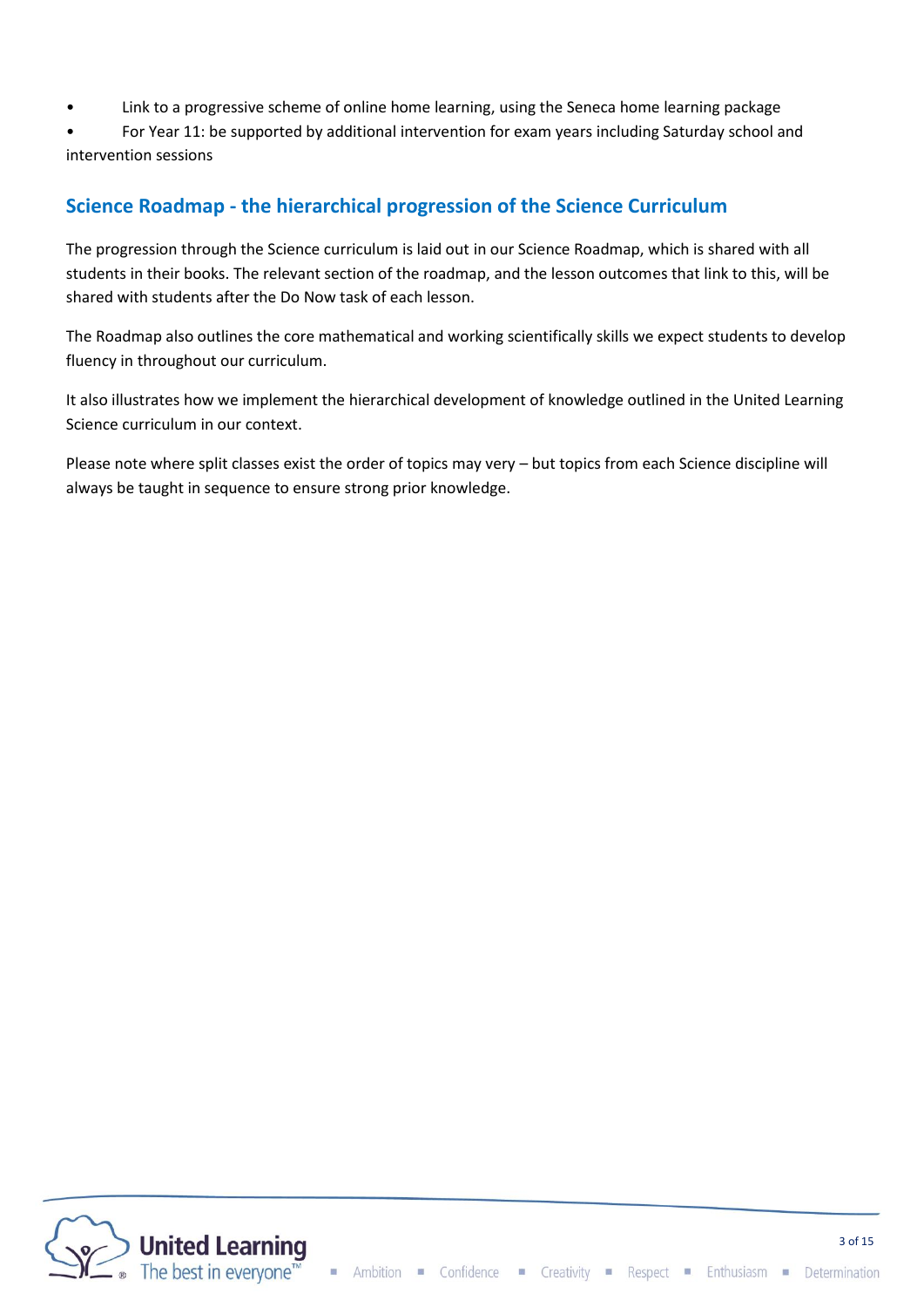

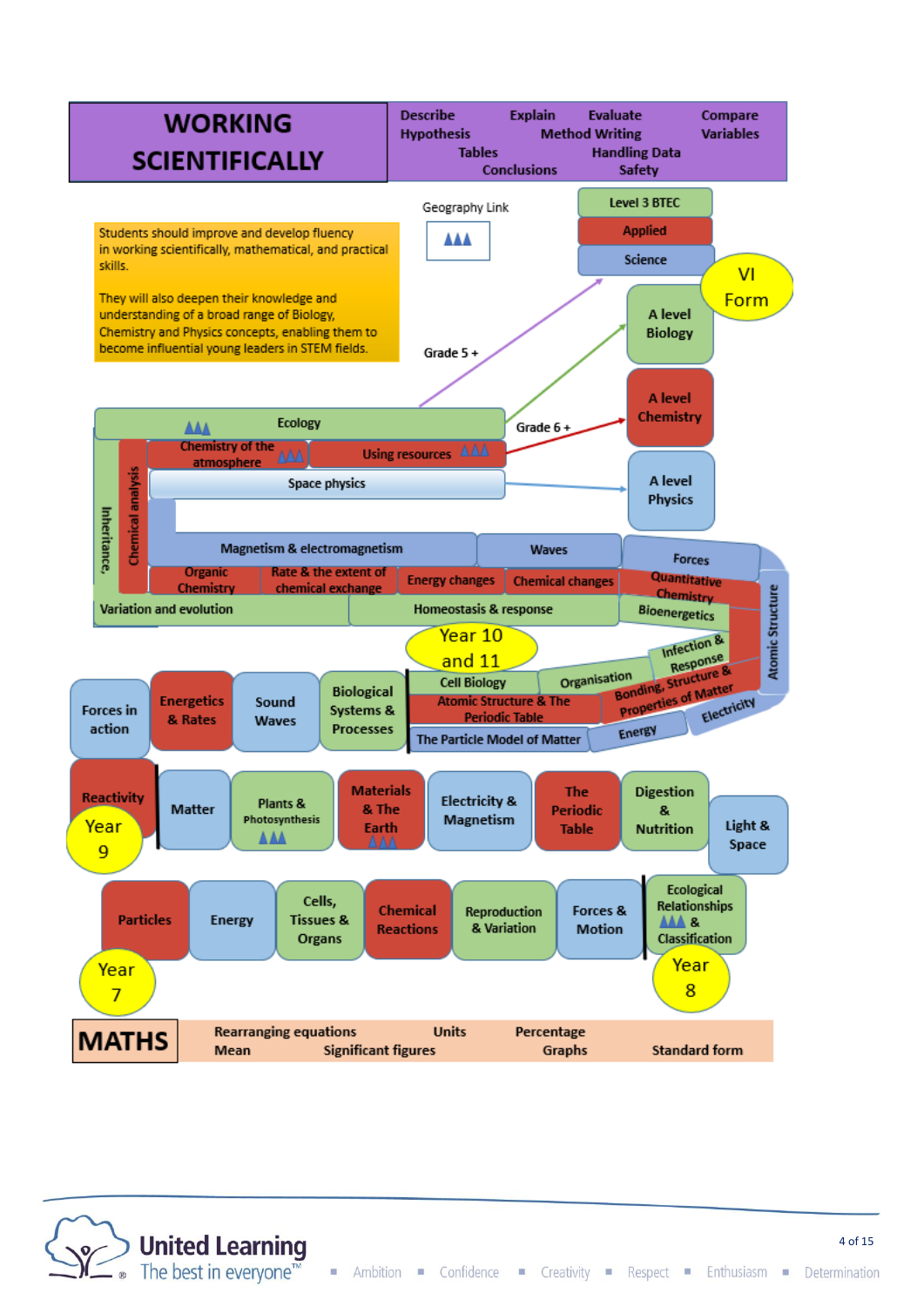We offer a variety of qualifications at GCSE and Level 3. The progression through these qualifications depending on student attainment is outlined below.



All GCSE students may access any KS5 qualification. A Levels require a 6-6 in Combined science, or a 6 in the relevant Science GCSE. BTEC Applied Science requires a 5-5 in combined science or a 5 in any Science GCSE.



We expect all students sitting "Triple" Science to take higher tier as these students will have a strong track record of KS3 attainment.

For Combined Science, students who show regular evidence at KS3 and through KS4 of securely achieving a grade 5 or higher will be entered for higher tier. All other students will be entered for foundation tier.

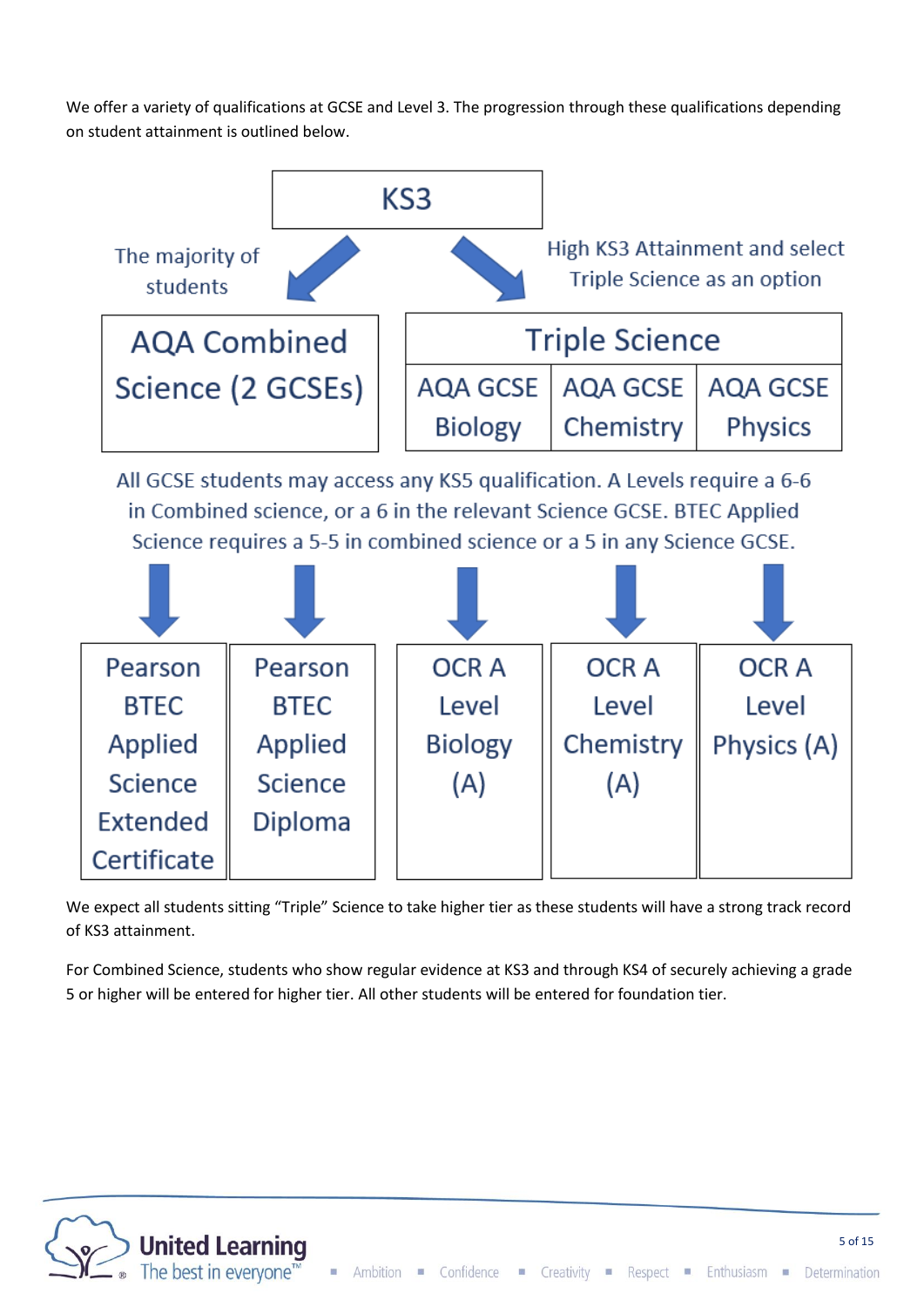### **Summative Assessment in Science**

In Science we regularly summatively assess students and generate "age-related grades". These aim to support tracking of progress, setting, directing students to the most appropriate KS4 and KS5 qualifications, and act as a motivational tool so students can compare their own attainment against target. An overview of assessment in Science is shown below:

| Year group                                    | <b>Assessment(s)/End of Year Exams</b>                                                 |  |  |
|-----------------------------------------------|----------------------------------------------------------------------------------------|--|--|
| $\overline{7}$                                | Topic tests at the end of each topic.                                                  |  |  |
|                                               | End of Year exams in June/July - United Learning exams, typically 60 marks.            |  |  |
| 8                                             | Topic tests at the end of each topic.                                                  |  |  |
|                                               | End of Year exams in June/July - United Learning exams, typically 60 marks.            |  |  |
| 9                                             | Topic tests at the end of each topic.                                                  |  |  |
|                                               | End of Year exams in June/July - United Learning exams, typically 60 marks.            |  |  |
| 10                                            | Topic tests at the end of each topic.                                                  |  |  |
|                                               | End of Year exams in June/July – Paper 1 for Biology, Chemistry, Physics. 70           |  |  |
|                                               | marks, 1hr 15 mins (combined); 100 marks, 1 hr 45 mins (triple).                       |  |  |
| 11                                            | Topic tests at the end of the majority of topics.                                      |  |  |
|                                               | PPEs in Nov - Paper 1 for Biology, Chemistry, Physics. 70 marks, 1hr 15 mins           |  |  |
| (combined); 100 marks, 1 hr 45 mins (triple). |                                                                                        |  |  |
|                                               | PPEs in Feb/Mar - Paper 2 for Biology, Chemistry, Physics. 70 marks, 1hr 15 mins       |  |  |
|                                               | (combined); 100 marks, 1 hr 45 mins (triple).                                          |  |  |
|                                               | Final GCSE exams will be Papers 1 and 2 for each of Biology, Chemistry and             |  |  |
|                                               | Physics - 70 marks, 1 hr 15 mins each worth $1/6th$ of the double GCSE grade           |  |  |
|                                               | (combined). For triple science – each GCSE (Biology, Chemistry, Physics) has           |  |  |
|                                               | Papers 1 and $2 - 100$ marks, 1 hr 45 mins each, each paper worth $\frac{1}{2}$ of the |  |  |
|                                               | respective GCSE.                                                                       |  |  |

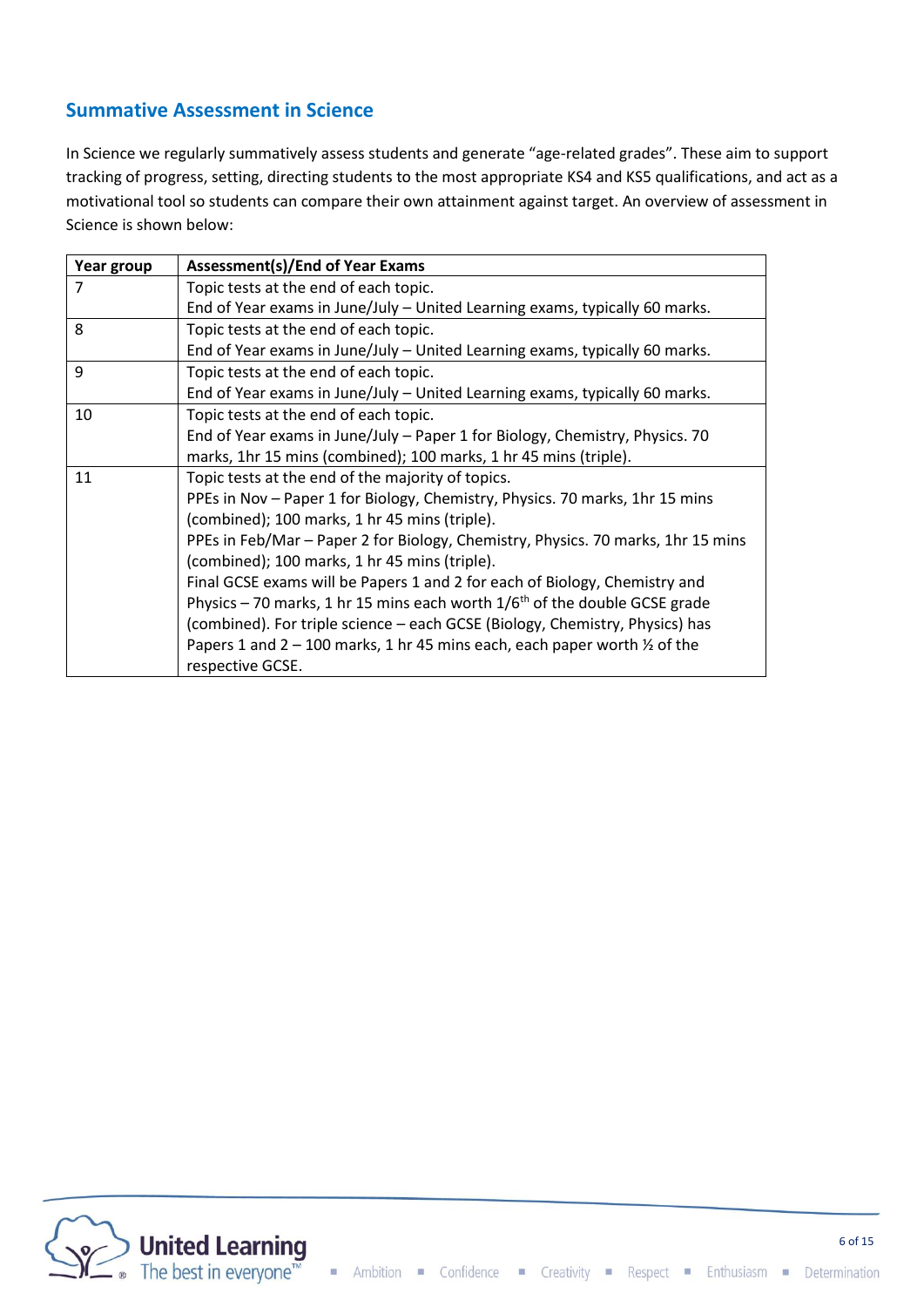# **Appendix A - Principles and Purpose of the United Learning Science Curriculum**

**The Appendix below outlines the principles behind the United Learning Science Curriculum. Please note, although we follow the broad principles of the United Learning Science Curriculum, they are adapted for the school teaching and learning approaches and our context.**

The purpose of the United Learning Science curriculum is to develop children's scientific understanding so they can be scientifically informed citizens and, if they wish, pursue careers in science, or in careers which require some scientific understanding. To be scientifically informed requires a broad knowledge of scientific ideas, an appreciation of how experimentation and observation develop this knowledge, and an ability to think rationally and analytically when applying this knowledge in new contexts.

The following principles have informed the planning of the United Learning curriculum across all subjects.

- **Entitlement:** All pupils have the right to learn what is in the United Learning curriculum, and schools have a duty to ensure that all pupils are taught the whole of it.
- **Coherence:** Taking the National Curriculum as its starting point, our curriculum is carefully sequenced so that powerful knowledge builds term by term and year by year. We make meaningful connections within subjects and between subjects.
- **Mastery:** We ensure that foundational knowledge, skills and concepts are secure before moving on. Pupils revisit prior learning and apply their understanding in new contexts.
- **Adaptability:** The core content the 'what' of the curriculum is stable, but schools will bring it to life in their own local context, and teachers will adapt lessons – the 'how' – to meet the needs of their own classes.
- **Representation:** All pupils see themselves in our curriculum, and our curriculum takes all pupils beyond their immediate experience.
- **Education with character:** Our curriculum which includes the taught subject timetable as well as spiritual, moral, social and cultural development, our co-curricular provision and the ethos and 'hidden curriculum' of the school – is intended to spark curiosity and to nourish both the head and the heart.

Here we explore these principles in the context of the United Learning Science Curriculum:

- **Entitlement:** The United Learning Science Curriculum covers the National Curriculum. We have added to the content covered by the National Curriculum, but we have not removed any content specified in the National Curriculum.
- **Coherence:** We sequence our units to introduce knowledge and new ideas in a way that begins with the simplest and builds to the more complex, including a range of vertical concepts developed over time in variety of contexts.
- **Mastery:** Reviewing prior knowledge is threaded throughout all units, with concepts and skills revisited, built upon, and developed in new contexts.
- **Adaptability:** All lesson materials are editable, with advice included to help teachers adapt lessons to suit their context, including scaffolding examples and assessment tools to identify gaps in learning.
- **Representation:** A diverse range of names, images and scientists are used in resources throughout the curriculum, so that students from all backgrounds recognise the relevance of science.
- **Education with character:** The science curriculum raises a number of ethical, culturally significant, or sensitive questions which students will want to explore in ways that go beyond the curriculum. We encourage teachers to respond sensitively to these and use their professional judgement to help students to reflect and have informed opinions on these.

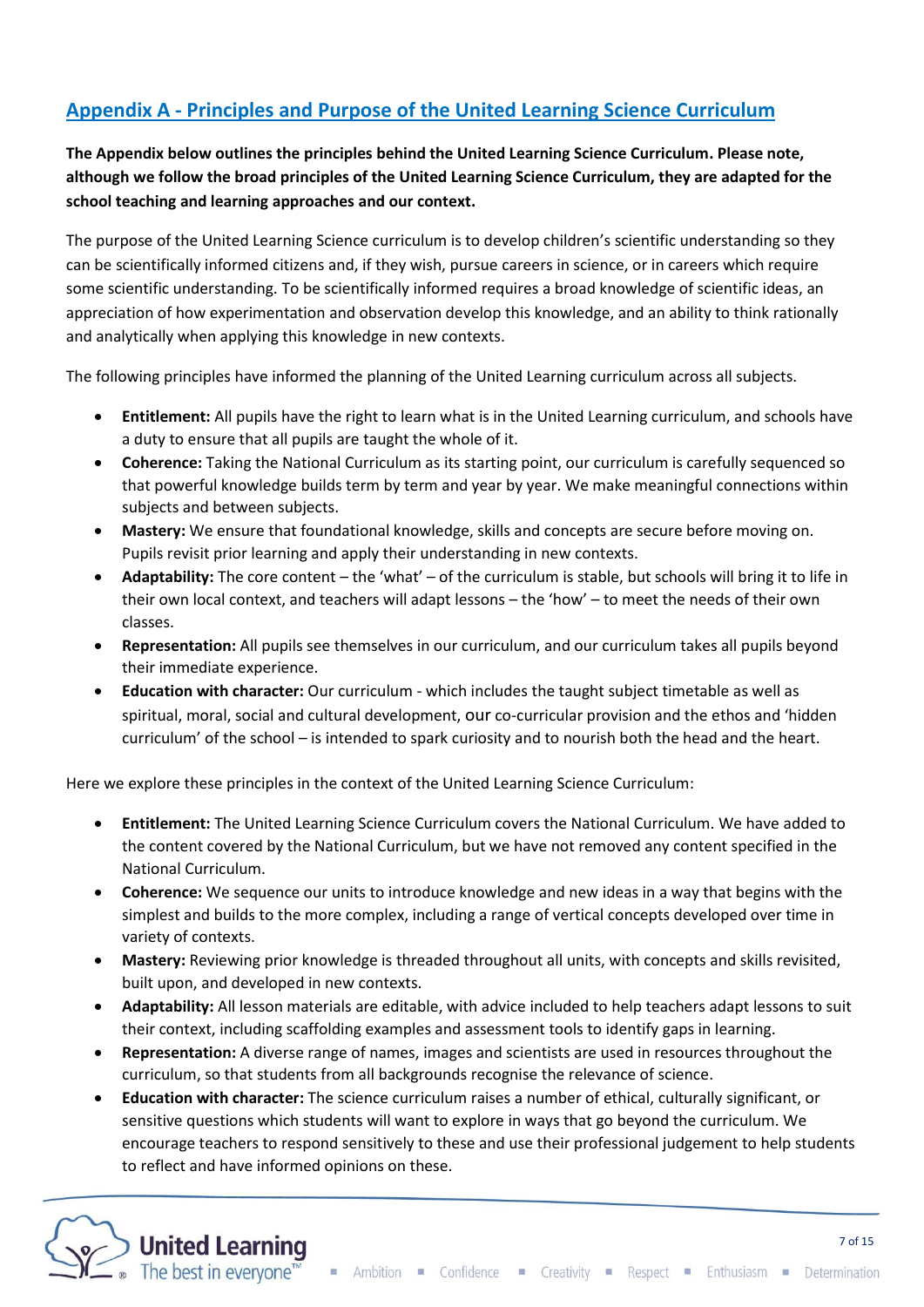### **How the United Learning curriculum is sequenced**

The roadmap diagram below sets out the route that we expect pupils to take through the KS3 curriculum. The roadmap shows the suggested route-through of topics in the curriculum, all of which must be taught.



In our planning we have asked ourselves 'why this, why now?' In the science curriculum, we have several vertical concepts (see Appendix B) that appear in different units over the course of both KS3 and 4. Below we provide some examples of the curriculum choices we have made, based on these concepts, and why the units have been placed in the order we've chosen:

• **Example 1:**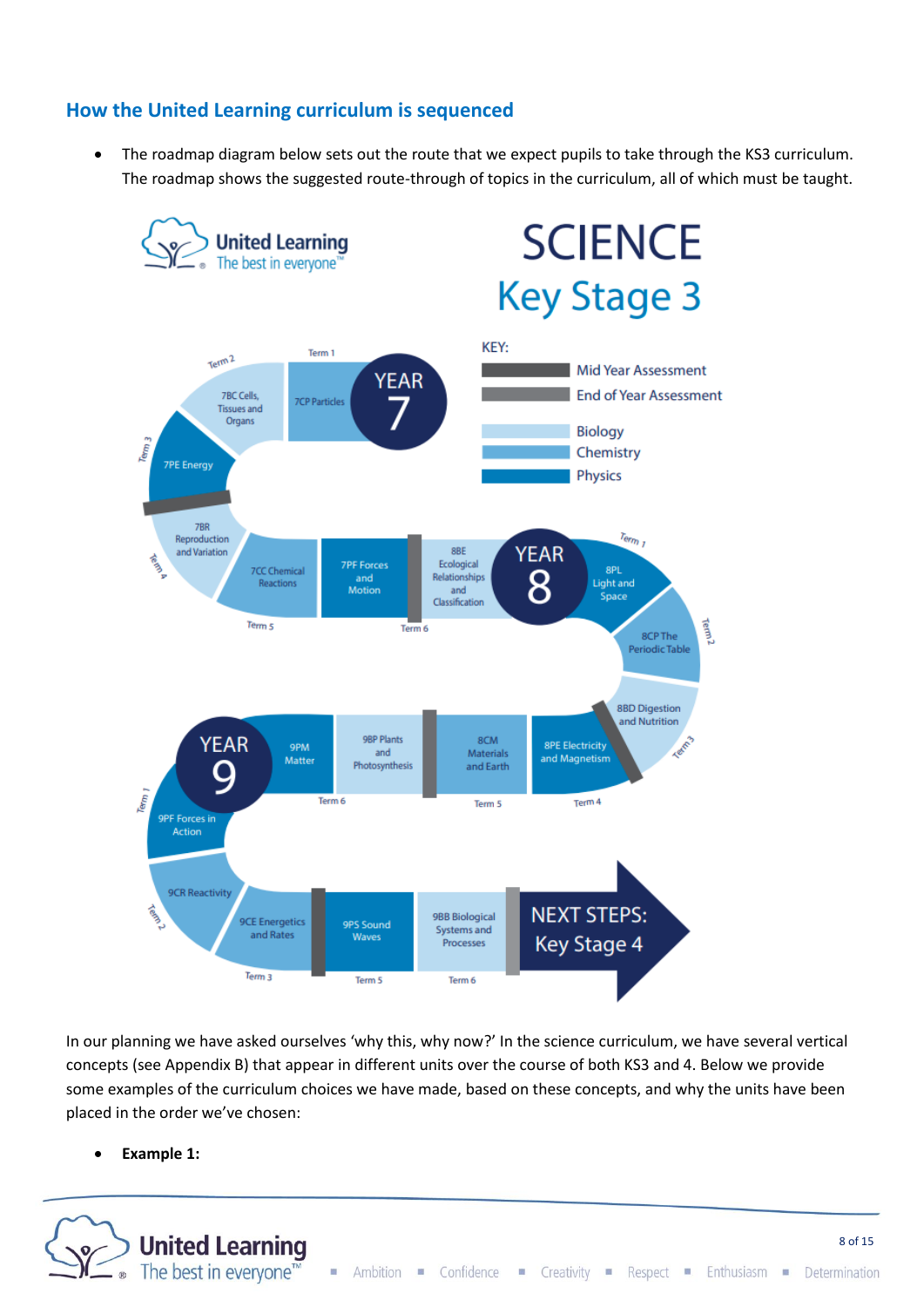- o Year 7 starts with 7CP Particles, in which we introduce the concept of diffusion. We have placed this unit here as an understanding of particle behaviour is fundamental to all three sciences, and that movement in and out of cells requires an understanding of diffusion, which is taught in the next topic, 7BC Cells, Tissues and Organs. The idea is developed later in 9PM Matter and will be revisited in a range of topics at KS4, including Organisation.
- **Example 2:**
	- o In 7PE Energy we introduce the idea that energy is transferred between stores. This concept is applied in 8PE Electricity and Magnetism and developed further in KS4 in Energy, where energy is also quantified, using energy formulae. Energy is also linked to Forces via work done, which is introduced in 9PF Forces in Action, as well as Forces and Motion in KS4.
- **Example 3:**
	- $\circ$  In year 8, we introduce the Bohr Model of the atom. This is an important part of the vertical concept, 'reactions rearrange particles', which begins in year 7 with 7CC Chemical Reactions. The Bohr model is revisited in Atomic structure and Periodic Table in KS4 chemistry, as well as Atomic Structure in physics, and is prerequisite knowledge for the next chemistry topic, Bonding, which in turn is foundational to many of the remaining Chemistry units.
- **Example 4:**
	- $\circ$  'Forces affect motion' is a fundamental idea in physics and is explored at length in year 11 when Newton's Laws of motion are introduced formally for the first time. The fundamentals to this concept are first introduced in 7PF Forces, built upon in 9PF Forces in Action before simple Newtonian mechanics are explored in depth in Forces and Motion in year 11
- **Example 5:**
	- $\circ$  In biology, the idea that 'species show variation' is central to understanding how organisms have evolved over time. This idea is introduced in year 7 with 7BR Reproduction and Variation, with Darwinian natural selection introduced in year 8, with 8BE Ecological Relationships & Classification. The genetic underpinning of variation is introduced in 9BB Biological Systems and Processes and developed further, alongside evolution and speciation in KS4 in Inheritance and Selection.

### **United Learning guidance on teaching the Science Curriculum**

When we walk into a science lesson, what should we expect to see?

• In **all** science lessons we expect to see:

**United Learning** The best in everyone™

- o A low stakes knowledge Do Now quiz
- o A short review of any prior knowledge essential for that lesson (this may be included in the Do Now, or follow from it)
- o Lesson activities that relate clearly to each learning outcome and no activities that do not relate to them (excepting the Do Now).
- o Student self-assessment against success criteria/mark scheme/model answer for all written work carried out in the lesson.
- o Lesson activities which are *authentic*, by which we mean:
	- activities are both scientifically valid and;
	- representative of what students will be expected to do in exams (eg labelling organelles in cells rather than drawing cells, no poster work).
- $\circ$  Written work that is always the product of a student's own thinking. There should be no copying of notes (any notes should be printed for students when required).
- Over the course of several science lessons we would expect to see: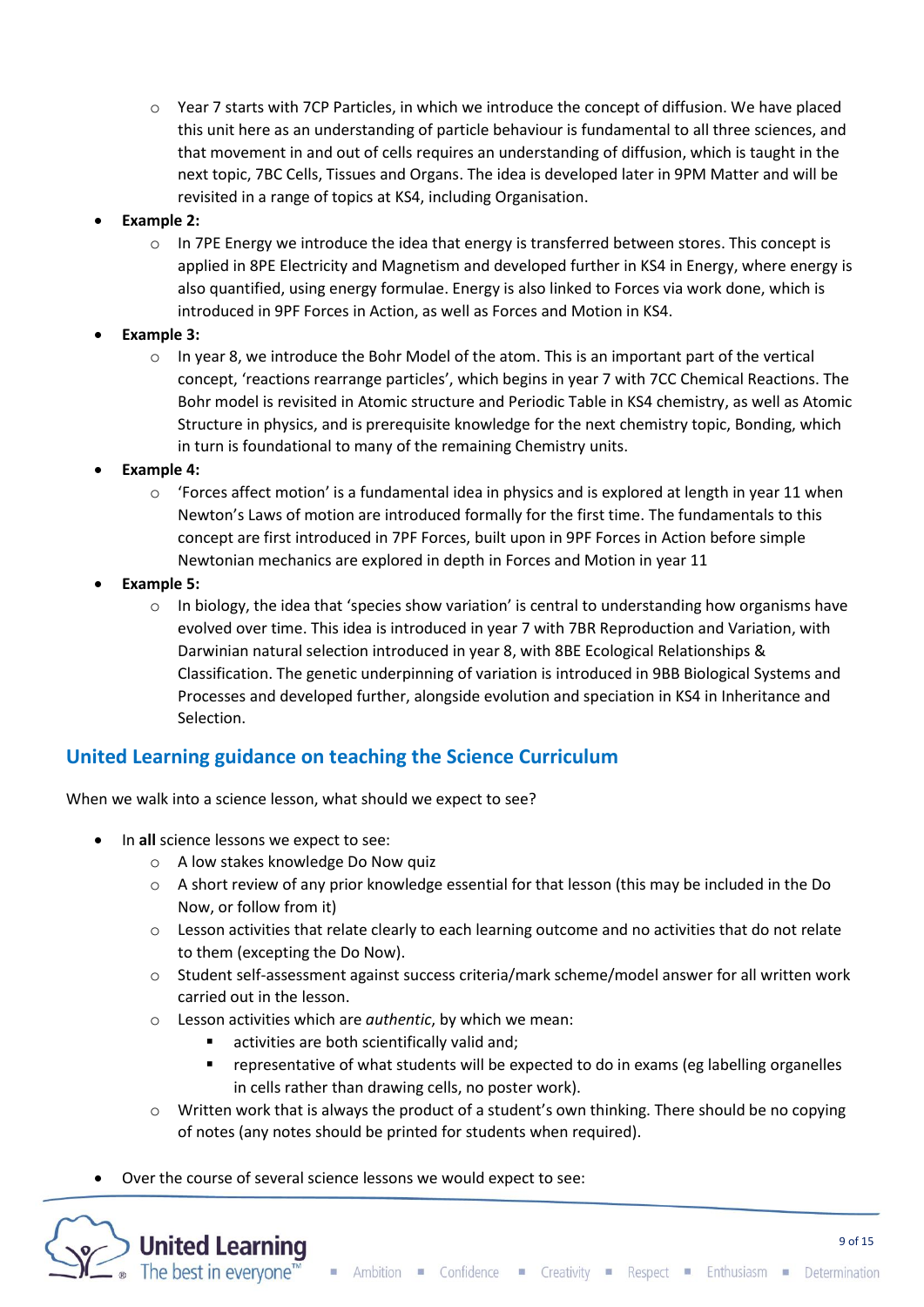- o Explicit command verb skills development (eg 'evaluate' 'compare' 'describe' 'explain' with appropriate modelling via 'I, we, you', **this should be particularly frequent in KS4**).
- o Maths skills & working scientifically skills are taught in context and gaps assessed and addressed via fluency quizzes.
- $\circ$  Independent practice that includes application activities, including core exam command verb practice, maths skills and WS skills where applicable.
- o Homework set that is based on self-quizzing of core knowledge, topic question packs and further exam question practice.
- In Sixth Form Science lessons we would not expect to see anything fundamentally different to the above, and all the features of KS3 & 4 lessons apply to KS5. However, some differences may be as follows:
	- o Checks for understanding are likely to look different to those found in KS3 or 4, given the greater likelihood of smaller classes at KS5, but they should still be regular.
	- $\circ$  It is likely that more new material can delivered in larger chunks (given the ability and age of the students) before, for example, any guided practice.
	- o Teacher modelling will likely involve more complex concepts which cannot easily be broken up without losing meaning, therefore we may expect to see longer direct instruction. Lessons should not become long lectures, and students should still get the opportunity to consolidate new material before moving on.
	- $\circ$  Do nows may be more complex at KS5 but will still involve regular retrieval practice.
	- o The length and complexity of independent activities will be greater at KS5, as will the nature of any scaffolding, which will more likely be scientifically focused and will be less likely to guide students' general literacy.

Our curriculum is designed to provide challenge for all learners. The general principle is that the outcomes are the same for all students, but that the scaffolding is targeted to different students' needs.

Working scientifically skills are embedded in lessons, and always taught within a science context.

Fluency quizzes (see Assessment section below) are used in both KS3 & 4 and are intended to provide regular practice of the skills and core knowledge, as well as being a simple tool for teachers to identify gaps, informing future in-lesson interventions.

In KS4, we have taken the approach of assigning two lessons to each required practical activity, where appropriate, so that there is a lesson to complete the practical and one further lesson consolidating working scientifically skills in the context of that practical.

In KS3 many topics have a 'required' practical task, to mimic the approach at KS4 (outlined in Appendix C).

In both KS3 and 4, it is not intended that these practicals constitute the only experience of working scientifically for students. Elements of working scientifically should be included in most lessons, and that these should be responsive to assessed gaps in students' knowledge or understanding.

### **United Learning guidance on assessing the Science Curriculum**

#### **Formative Assessment in Science**

Whole class feedback should be used when formatively assessing students' written work.



Ambition Confidence Creativity Respect Enthusiasm Determination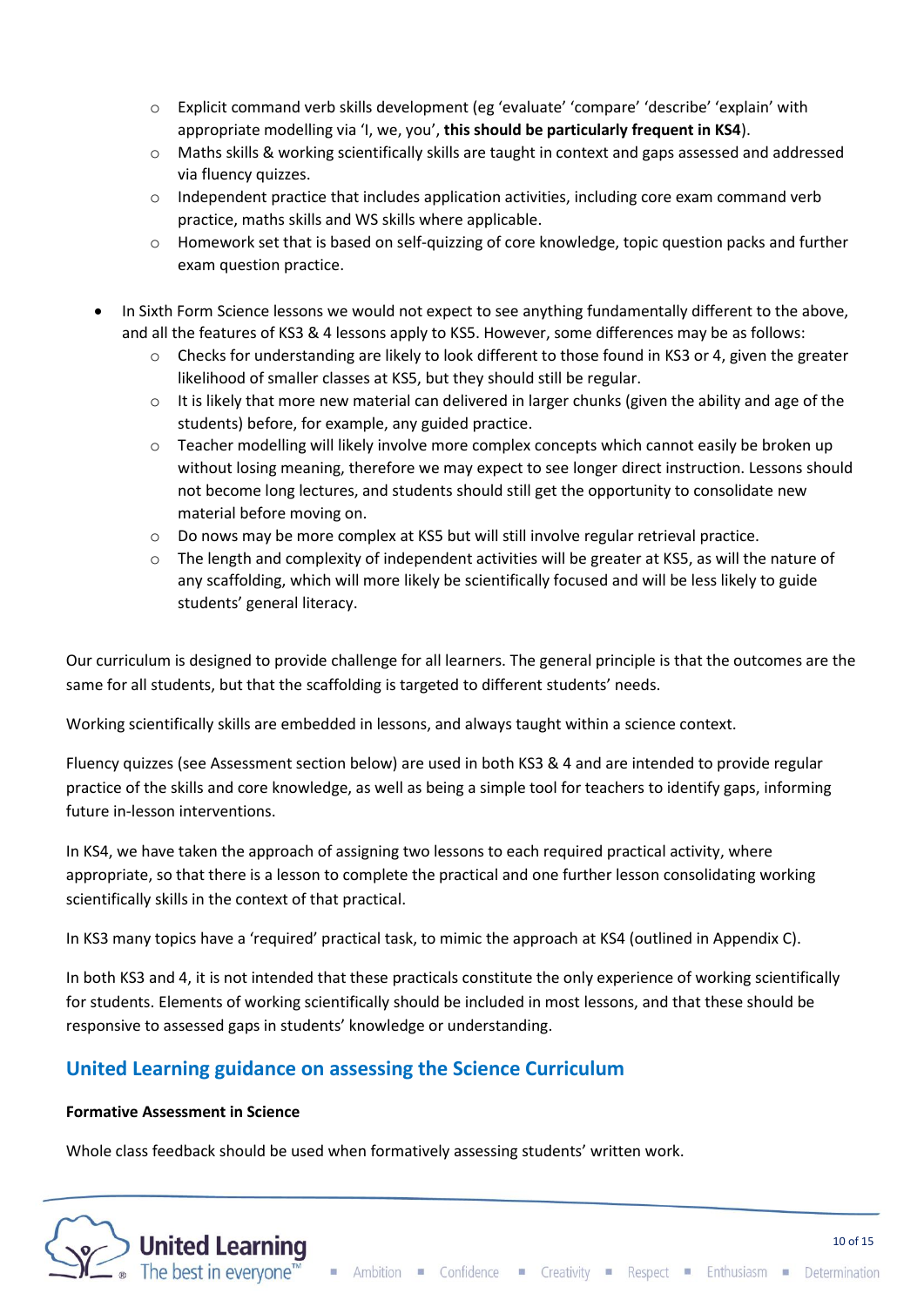Weekly fluency quizzes are an effective method of identifying and consolidating core knowledge and skills.

All lessons have Do Nows, and these are mostly made of knowledge retrieval questions selected to cover relevant prior knowledge for the lesson. Do Nows should be used as an opportunity to assess gaps in knowledge.

Students should self-assess against mark schemes, model answers or success criteria for all written work.

The KS3 curriculum has been divided into a series of statements to support formative assessment, called Key Performance indicators (KPIs). KPIs are a summary of what a student should be able to do by the end of a topic, having been taught the curriculum content. There are also KPIs for working scientifically, which are intended to be assessed throughout the key stage.

#### **Summative Assessment in Science**

Summative assessment provided includes two types of assessment: optional topic tests and compulsory end of year exams.

Topic tests have been produced for each topic – all are approximately 50 marks and include the elements of working scientifically that have been developed during the unit, in addition to the specified content for that unit.

End of year exams are written for each of year 7, 8 and 9 and are compulsory for all students.

### **Progression in the Science Curriculum**

#### **Progression between key stages**

#### **Primary to secondary:**

- The United Learning KS3 curriculum is planned on basis that students will arrive in year 7 having been taught the National Curriculum in their primary school.
- The relevant prior knowledge for each unit in year 8 (and where relevant in subsequent years) is outlined in the relevant schemes of work.
- Teachers should assess this on a unit-by-unit basis and address any gaps in required prior knowledge accordingly.

#### **KS3 to KS4:**

- The United Learning KS3 curriculum is an essential foundation to KS4, and GCSE exams assume knowledge of the KS3 curriculum.
- Careers in science and using science are referenced regularly in lessons and students should be made aware about separate science and further KS5 study from year 7 onwards.
- Students should be made aware about the importance of science, and its relevance to their lives, regardless of their potential future choices at KS5.

#### **KS4 to KS5**

- Separate science GCSE is the preferred pathway to KS5 study of science, and beyond. Separate science will be taught within an option block, to higher attaining students.
- A range of evidence from KS3 should be used to target the highest attaining students towards separate science.
- Students studying science beyond KS5 should be supported with suitable transition materials that consolidate the fundamentals from KS4.
- Studying any of the three sciences at KS5 can lead to a wide variety of careers and further study, further details of which can be found via the UCAS links below.

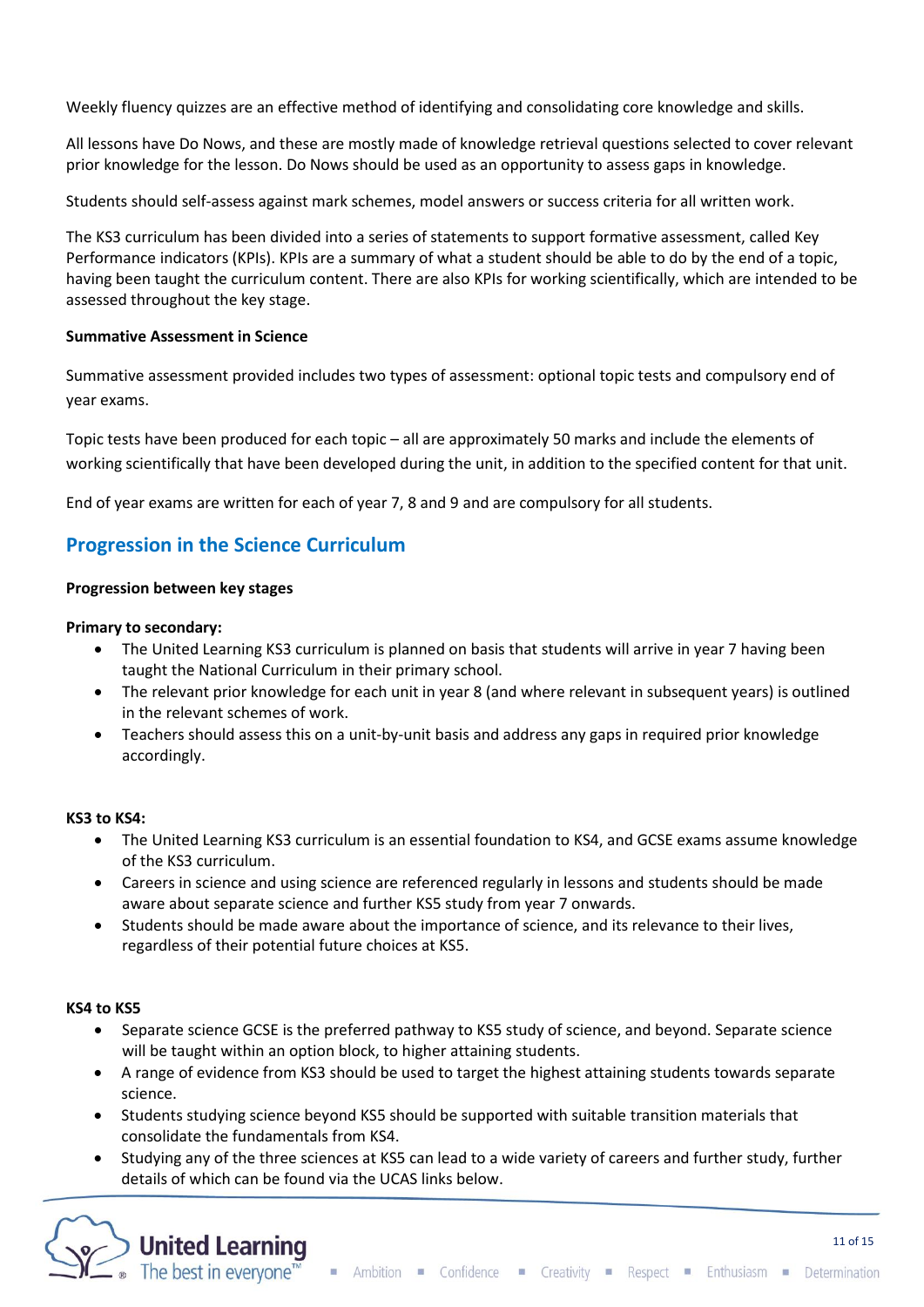• Students studying science at A level, and particularly those with aspirations of studying science at university should be encouraged to consider doing maths at A level. This is particularly important for students doing physics at A level where the study of maths at A level should be a requirement.

#### **Progression to university and careers**

#### **KS5 to university**

- Studying science at KS5 opens a huge range of possible degree choices, from aerospace engineering to zoology. Each will require a different transition from KS5 to degree and a range of reasons to study, depending on the ambitions of individual students. The UCAS website is a good source of information on the different destinations for KS5 scientists and can be used as a reference point for students.
- The table below has links to each of these pages:

| Aerospace engineering                         | <b>Agriculture</b>                              | <b>Biological sciences</b>           | Chemistry                 | Civil engineering                                    |
|-----------------------------------------------|-------------------------------------------------|--------------------------------------|---------------------------|------------------------------------------------------|
| <b>Dentistry</b>                              | <b>Electrical and electronic</b><br>engineering | <b>Engineering and</b><br>technology | <b>Game design</b>        | Geology                                              |
| <b>Mathematical sciences</b>                  | <b>Mechanical engineering</b>                   | <b>Medicine</b>                      | <b>Midwifery</b>          | Molecular biology,<br>biophysics and<br>biochemistry |
| <b>Nursing</b>                                | <b>Optometry</b>                                | <b>Paramedic science</b>             | Pharmacology              | <b>Physical sciences</b>                             |
| Physiology,<br>physiotherapy and<br>pathology | <b>Psychology</b>                               | Radiography                          | <b>Veterinary science</b> | <b>Zoology</b>                                       |

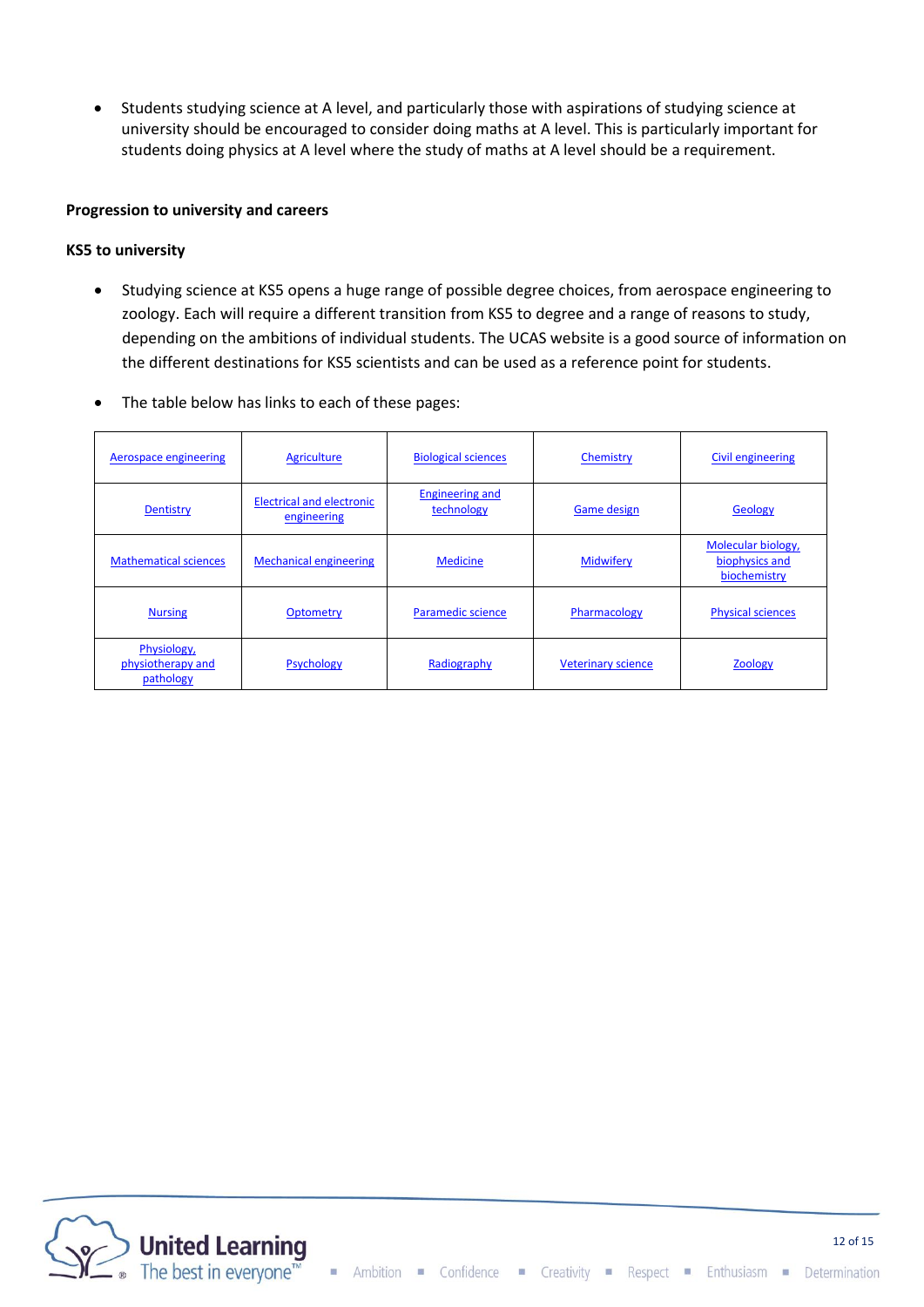# **Appendix B – Vertical Concepts**

#### **KS3**

| <b>Vertical</b><br><b>Concept</b>                             | Unit 1<br>Unit 2<br>Unit 3                   |                                              |                                              | Unit 4                                       | Unit 5                                       |
|---------------------------------------------------------------|----------------------------------------------|----------------------------------------------|----------------------------------------------|----------------------------------------------|----------------------------------------------|
|                                                               |                                              |                                              |                                              |                                              |                                              |
| Cells carry out<br>life processes                             | Cells, tissues and organs                    | Reproduction & Variation                     | Plants & photosynthesis                      | <b>Biological Systems &amp;</b><br>Processes |                                              |
| Multicellular<br>organisms act as<br>systems                  | Cells, tissues and organs                    | Reproduction & Variation                     | Digestion & Nutrition                        | Plants & Photosynthesis                      | <b>Biological Systems &amp;</b><br>Processes |
| Genes are<br>inherited                                        | Cells, tissues and organs                    | Reproduction & Variation                     | <b>Biological Systems &amp;</b><br>Processes |                                              |                                              |
| Species show<br>variation                                     | Reproduction & Variation                     | Ecological Relationships &<br>Classification |                                              |                                              |                                              |
| Organisms are<br>interdependent                               | Ecological Relationships &<br>Classification | Plants & Photosynthesis                      |                                              |                                              |                                              |
| <b>Matter and</b><br>energy are cycled<br>in ecosystems       | Ecological Relationships &<br>Classification | Plants & Photosynthesis                      |                                              |                                              |                                              |
| <b>Properties are</b><br>determined by<br>structure           | Particles                                    | Atoms & the Periodic Table                   | Matter                                       |                                              |                                              |
| <b>Reactions</b><br>rearrange<br>particles                    | <b>Chemical Reactions</b>                    | Atoms & the Periodic Table                   | Reactivity                                   | Energetics & Rates                           |                                              |
| <b>Reactions involve</b><br>energy                            | <b>Chemical Reactions</b>                    | Atoms & the Periodic Table                   | Reactivity                                   | Energetics & Rates                           |                                              |
| Earth as a<br>dynamic system<br>& source of raw<br>materials  | Materials & the Earth                        | Plants & Photosynthesis                      |                                              |                                              |                                              |
| <b>Energy</b> is<br>transferred<br>between stores             | Energy                                       | Light & Space                                |                                              |                                              |                                              |
| <b>Energy is</b><br>transferred by<br>different<br>mechanisms | Energy                                       | Light & Space                                | Electricity & Magnetism                      | Sound waves                                  |                                              |
| <b>Forces act</b><br>through fields                           | Light & Space                                | Electricity & Magnetism                      |                                              |                                              |                                              |
| <b>Forces affect</b><br>motion                                | Forces & Motion                              | Light & Space                                | Forces in Action                             | Matter                                       |                                              |
| <b>Mass and energy</b><br>are conserved                       | Energy                                       | Particles                                    | <b>Chemical Reactions</b>                    | Atoms and Periodic Table                     | Matter                                       |

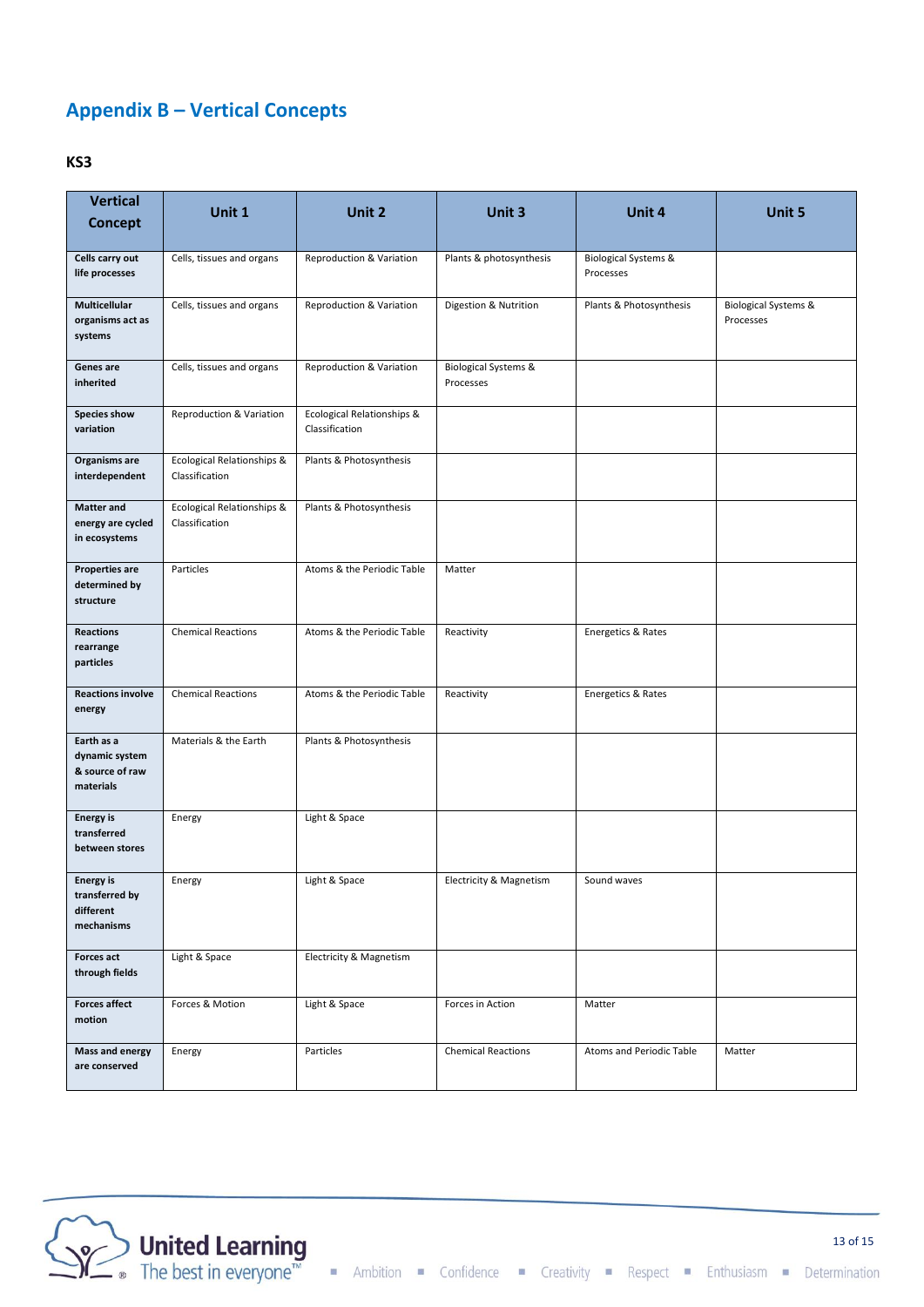#### **KS4**

| <b>Vertical</b><br><b>Concept</b>                             | Unit 1                                             | Unit 2                                             | Unit 3                          | Unit 4                      | <b>Unit 5</b>             | Unit 6                      | Unit 7                          |
|---------------------------------------------------------------|----------------------------------------------------|----------------------------------------------------|---------------------------------|-----------------------------|---------------------------|-----------------------------|---------------------------------|
| Cells carry out life<br>processes                             | Cell Biology                                       | Organisation                                       | Infection &<br>Response         | Bioenergetics               | Homeostasis &<br>Response |                             |                                 |
| Multicellular<br>organisms act as<br>systems                  | Organisation                                       | Infection &<br>Response                            | Bioenergetics                   | Homeostasis &<br>Response   |                           |                             |                                 |
| Genes are<br>inherited                                        | Cell Biology                                       | Inheritance,<br>Variation &<br>evolution           |                                 |                             |                           |                             |                                 |
| Species show<br>variation                                     | Ecology                                            | Inheritance,<br>Variation &<br>evolution           |                                 |                             |                           |                             |                                 |
| Organisms are<br>interdependent                               | Ecology                                            | Inheritance,<br>Variation &<br>evolution           |                                 |                             |                           |                             |                                 |
| <b>Matter and</b><br>energy are cycled<br>in ecosystems       | Bioenergetics                                      | Ecology                                            |                                 |                             |                           |                             |                                 |
| <b>Properties are</b><br>determined by<br>structure           | Atomic Structure<br>& the Periodic<br>Table        | Bonding,<br>Structure &<br>Properties of<br>Matter | <b>Chemical Changes</b>         | Particle Model of<br>Matter |                           |                             |                                 |
| <b>Reactions</b><br>rearrange<br>particles                    | Bonding,<br>Structure &<br>Properties of<br>Matter | <b>Chemical Changes</b>                            | Quantitative<br>Chemistry       | Organic Chemistry           |                           |                             |                                 |
| <b>Reactions involve</b><br>energy                            | <b>Chemical Changes</b>                            | <b>Energy Changes</b>                              | Rates of Reaction               | Organic Chemistry           |                           |                             |                                 |
| Earth as a<br>dynamic system<br>& source of raw<br>materials  | <b>Chemical Changes</b>                            | Organic Chemistry                                  | Chemistry of the<br>Atmosphere  | <b>Using Resources</b>      |                           |                             |                                 |
| <b>Energy is</b><br>transferred<br>between stores             | Energy                                             | Electricity                                        | Atomic Structure                | Forces                      |                           |                             |                                 |
| <b>Energy is</b><br>transferred by<br>different<br>mechanisms | Energy                                             | Electricity                                        | Particle Model of<br>Matter     | Forces                      | Waves                     |                             |                                 |
| <b>Forces act</b><br>through fields                           | Electricity                                        | Forces                                             | Magnetism &<br>electromagnetism |                             |                           |                             |                                 |
| <b>Forces affect</b><br>motion                                | Forces                                             | Magnetism &<br>electromagnetism                    |                                 |                             |                           |                             |                                 |
| <b>Mass and energy</b><br>are conserved                       | Energy                                             | Quantitative<br>Chemistry                          | <b>Chemical Changes</b>         | Ecology                     | Rates of reaction         | Particle Model of<br>Matter | Magnetism &<br>Electromagnetism |